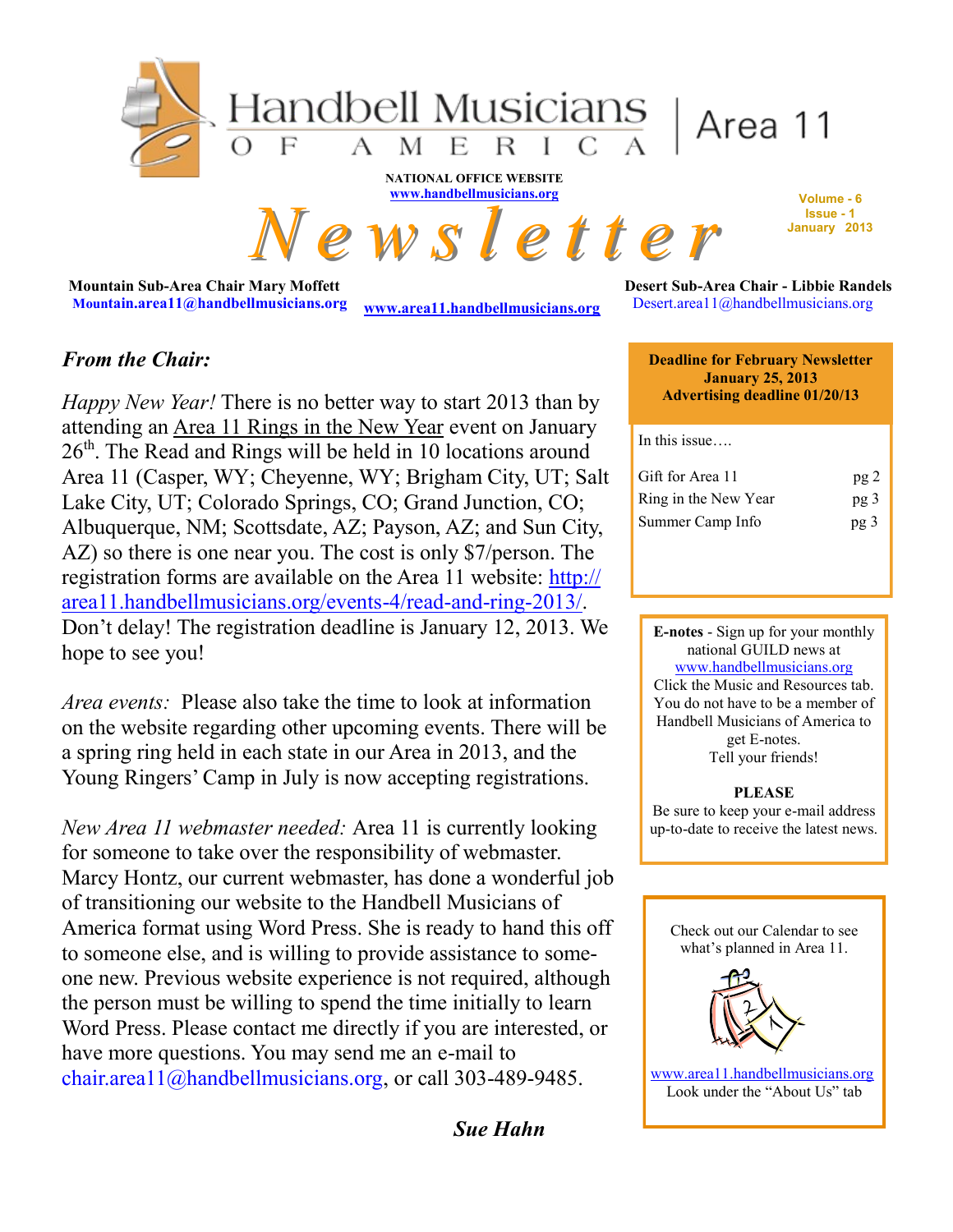December 2012

Dear Handbell Lovers—

What an exhilarating season and an amazing time for bells! I am excited by our Area's mission: *"Uniting and enabling through opportunities and communication,"* **which is an outgrowth of the mission of Handbell Musicians of America:** *"Uniting People through our Musical Art."* It certainly speaks to me as my own bell choir prepares for several different types of opportunities to communicate through our unique art form.

It's been a busy year for your Area 11 Board of Directors.

• This summer, we presented a very different and successful festival, which received good reviews from all the participants.

 We hope you are planning to participate in the "all area" Read and Ring on January 26, 2013. Imagine hundreds of ringers ringing at the same time in different venues in every state throughout Area 11! What a way to "ring in the New Year!" You can find more information about this event in this e-Newsletter.

 Also on the docket is our Young Ringers Camp: "Christmas in July" in Durango, Colorado. In addition, many members of your Board of Directors are new this year, and we are learning the ropes as we seek to serve you better in the coming year.

As 2012 comes to an end and you evaluate your own personal giving situations, please keep Area 11 in mind. Won't you consider a small gift so that we can continue providing the services, scholarships, and resources for ringers in all parts of the Area? If every member would contribute just \$10, our available funds would increase by almost \$3,000!

The November e-Newsletter included a "Christmas Wish List" for Area 11. If you wish, you can designate how you want your contribution to be spent. Remember, Area 11 is a 501(c)(3) organization, and your donation is fully tax deductible. If you would like to contribute to the Area 11 Giving Campaign, please send your check to: Rick Meurer

Area 11 Secretary/Treasurer 5431 E. Grovers Ave. Scottsdale, AZ 85254

Be sure to note the purpose (general donation, chime program, scholarships, composition fund, etc.) on the memo line.

. Thank you for thinking of Area 11, and we wish you a happy New Year! See you at the "Read and Ring"!

*Jeannine Holt, Chair-Elect*

 *And Your Area 11 Board of Directors*

Sue Hahn, Chair Libbie Randels, Desert Sub-Area Chair Rick Meurer, Secretary/Treasurer Mary Moffett, Mountain Sub-Area Chair

Claudette Rothwell, Past-Chair

### **Wish List (in brief) from past newsletter**

Donation for the Composition Contest Fund for the 2014 Festival

Monetary Gift to Scholarship Fund so that more people can attend Area 11 Festivals and National Handbell Musicians Events



Donation towards Camp Expenses \$30 Music for 1 camper \$24 Meals for 1 camper/day \$123 Meals for 1 camper/full camp \$350 Sponsor 1 Youth - full Camp \$250 for Swimming Pool Rental